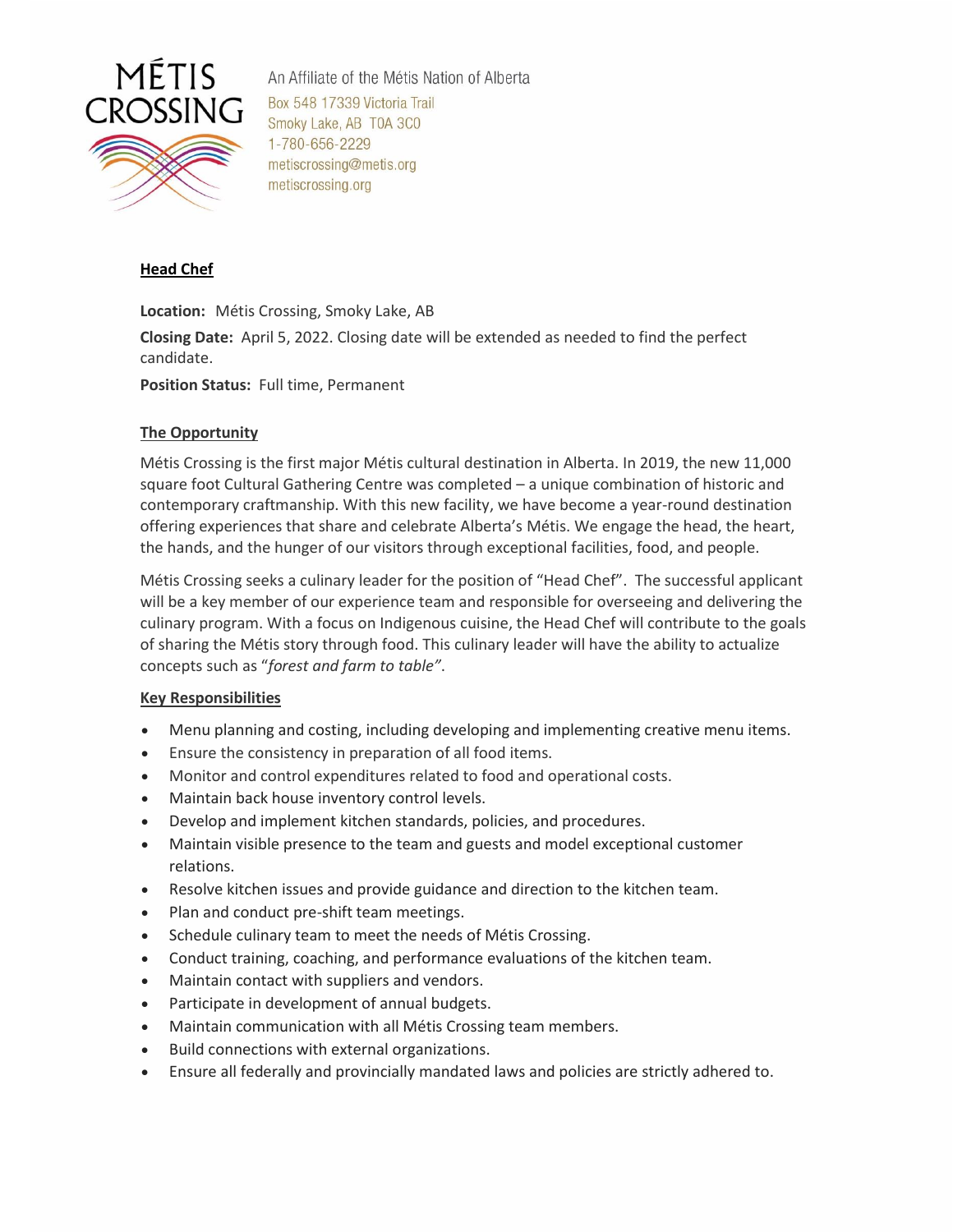- Use and wear equipment, devices, and clothing required by Métis Crossing and in compliance with OHS.
- Report any issues or defective equipment.
- Adhere to WHMIS at all times.

## **Skills & Competencies**

- Ability to lead a culinary team with vision and integrity.
- Strong skills with visual presentation of food and contemporary serving styles.
- Strong collaboration skills both with the Kitchen team and external organizations.
- Strong oral communication and interpersonal skills.
- Experience working with diverse audiences of varying cultural backgrounds and ages.
- Flexibility to adjust to changes in schedule and assignments.
- Attention to details.
- Strong customer service skills.
- Able to work both independently and with others in a team.
- Experience with Microsoft Office applications.
- Ability to work in a noisy, fast paced, multitasking environment.
- Must be able to lift up to 50 pounds.
- Ability to work in a physical demanding area, including standing for the duration of shifts.
- Knowledge of Alberta history and cultural diversity.
- Knowledge of Alberta Métis.

## **Qualifications**

- Red Seal certificate with 5+ years' experience in a supervisory role in a foodservice operation.
- A Post-Secondary education in a recognized Hospitality or Culinary Management program.
- Practical hands-on knowledge and experience in all facets of food and beverage operations.
- WHMIS, basic First Aid, and Advanced Food Safe Certifications.
- Knowledge and adherence to safe and sanitary food handling procedures.

## **Other Requirements**

- Position will be based in Smoky Lake; this position will require someone to be on the ground frequently in Smoky Lake. The successful applicant will be required to commute to Métis Crossing daily or be willing and able to relocate.
- Ability to work a flexible schedule including days, evenings, weekends, and holidays.
- Must provide Criminal Record Check and Vulnerable Sector Check.

## **What we have to offer you**

- The opportunity to work with a non-profit Indigenous organization and be part of an exciting journey towards self-governance.
- The opportunity to contribute to one of Alberta's most exciting tourism destinations in the making.